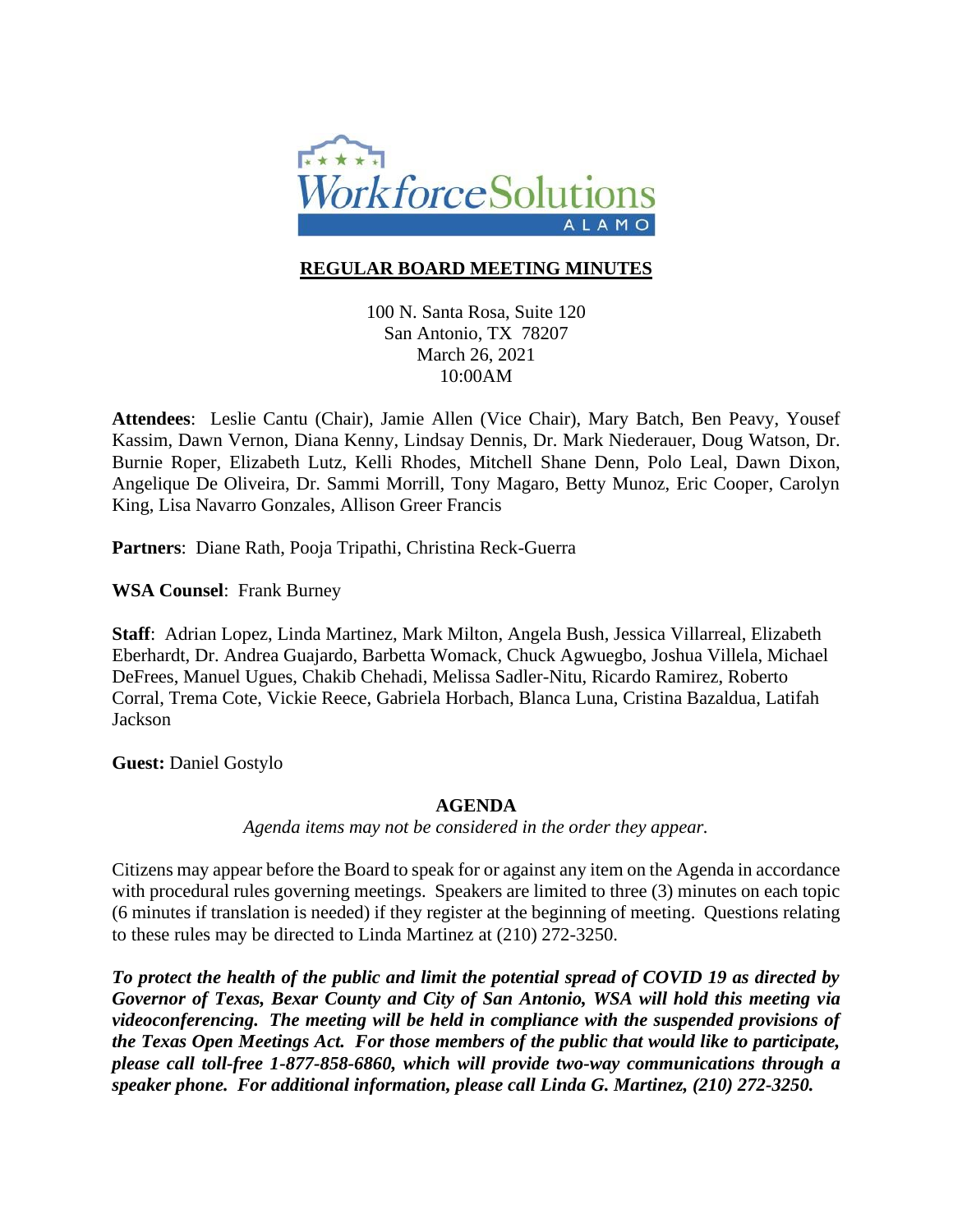**Please join WebEx meeting from your computer, tablet or smartphone. You can also dial in using your phone. United States (Toll Free): 1-415-655-0002 <https://wsalamo.webex.com/wsalamo/j.php?MTID=m8e1a909700526820adcd17f165b6f2d9>**

**Access Code: 146 507 3318 New to WebEx? Get the app now and be ready when your first meeting starts:**  <https://www.webex.com/>

**During the Public Comments portion of the meeting (Agenda Item 3), the Public may type their name into the chat box or unmute themselves and state their name. The meeting host will call each member of the public for comments, in the order their names were submitted.**

- I. Call to Order and Quorum Determination Presenter: Chair Leslie Cantu **At 10 a.m., Chair Cantu called the meeting to order. The roll was called, and a quorum was declared present.**
- II. Declarations of Conflict of Interest Presenter: Chair Leslie Cantu **None**
- III. Public Comment Presenter: Chair Leslie Cantu **None**
- IV. Consent Agenda: (Discussion and Possible Action) Presenter: Chair Leslie Cantu a. Special Board Meeting February 19, 2021, Minutes **Upon motion by Director Carolyn King and second by Director Sawn Dixon, the Board unanimously approved the Special Board Meeting Minutes from February 19, 2021.**
- V. Audit and Finance (Discussion and Possible Action) Presenter: Mary Bath, Chair
	- a. Financial Reports
		- o Chair Batch provided the Board of Directors with an update on the WSA financial standing that included a report of expenditures, which are largely under budget.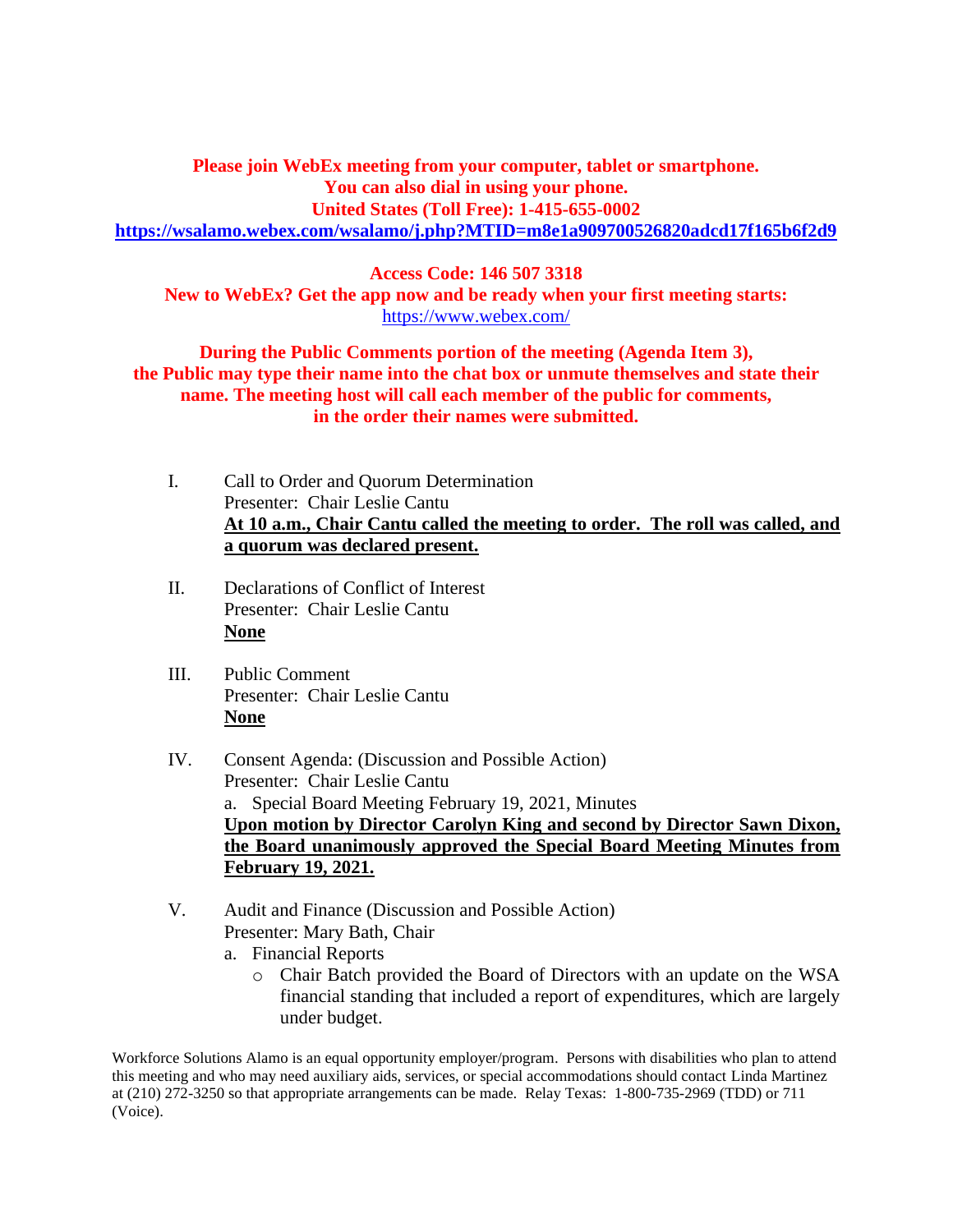- o Financial reports through January 31, 2021, have been prepared for the fiscal year of October 1, 2020, through September 30, 2021, the straightline expenditure benchmark is approximately 33.33% of the budget. An analysis has been performed outlining Corporate and Facility Budgets, as well as the Grant Summary Report
- o Expenditures are below budget except for the facilities budget which is above budget by 2%. This is attributed to Seguin furniture expenditures.
- o There are no issues with the grants; except for TANF and the Rapid Response. Contractors have developed a plan to address this issue. Staff is awaiting approval from the State on the Rapid Response amendment.
- o Contract for Fiscal Monitoring has been executed for a total amount of \$139,000 for one year.
- o Audit Contract has also been executed in the amount of \$65,000. Auditing will commence in April 2021.
- b. Monitoring Update
- c. Audit Update

### VI. Child Care Committee Report (Discussion and Possible Action) Presenter: Doug Watson

- a. Child Care Quality Contract Update
	- o Mr. Doug Watson, Child Care Committee Chair provided a summary to the Board of Directors.
	- o City of San Antonio was awarded the Child Care Quality (CCQ) contract on February 1, 2021 and is currently in process of transitioning the contract.
	- o A sixty-day contract transition period has been determined in the best interest of both contractors, staff, and program operations. Currently, the City of San Antonio is in the process of interviewing staff, priority will be given to current staff that interested in remaining on board.
	- o All staff should be onboarded to the city no later than March 22, 2021. We are currently on target for April 1, 2021, the final contract transition date.
	- o Transition timeline:
		- o 2/12/2021 Formal Meeting held between contractors COSA/C2 Global
		- o 1/29-2/1/2021 COSA posted Mentor positions.
		- o 2/22/2021-2/26/2021 COSA held interviews.
		- o 3/22/2021 Staff to Start.
- VII. Strategic Committee (Discussion and Possible Action)

Presenter: Eric Cooper, Chair

- a. Update Local Plan Implementation
	- o Dr. Andrea Guerrero-Guajardo provided the Board of Directors a summary of the Local Plan.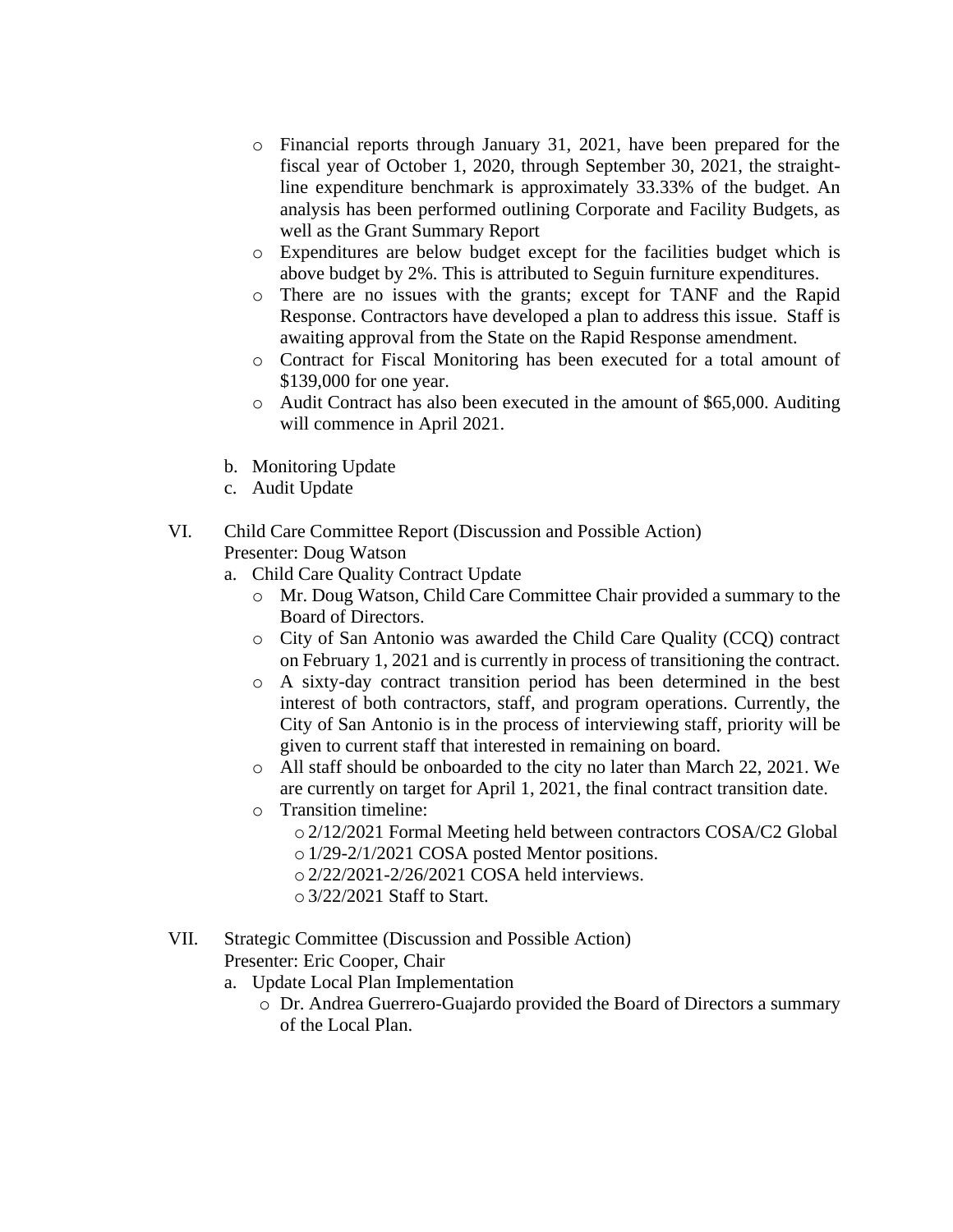- o The Local Plan was submitted on March 15, 2021. All the Board in Texas were given an extension due to the winter storm. We anticipate feedback in one-two months.
- o Board staff and service provider teams have begun working sessions focused on data collections essential to the planning phase of implementation including existing partnerships with employers, education and training partners, or other agencies that should be represented in the model. WSA has selected 4 sectors on which to pilot these efforts, establish a timeline to execute, and a reporting schedule for the board and other stakeholders.
- o Mr. Ben Peavey commented the WSA's strategic plan is being used in the City. Mr. Peavey is on the Ready to Work SA Advisory Council and one of the key inputs is WSA's report. He is proud to see what the staff has out together and what the Board has reviewed over the last year. Mr. Peavey strongly recommended not to require a bachelor's degree for the IT roles although it can be preferred qualification. Someone can still have an Associated degree and/or a certificate and be able to get a job within the IT market.
- o Mr. Peavey also added this is a living document and we need to integrate what we are tying to do now with partners like, SA Ready to Work, Project Quest, and others. We need to leverage the funding we have across all the programs in San Antonio.
- o Dr. Guajardo added that many chambers and other programs have reached out and are interested in how they may partner with WSA and the Local Plan.

Presenter: Louis Tatum, CFO

- b. Marbach Location
	- o Mr. Adrian Lopez provided an update to the Board of Directors on the Marbach location.
	- o The current lease at Marbach expires on May 31, 2021. WSA is currently exploring alternate facilities to upgrade the Workforce Center at Marbach.
	- o The three primary sites that are being considered for the Workforce Center at Marbach. The following premises offer comparable square footage, price, and common area cost.
		- o Option 1: The current space at Marbach Plaza is not the preferred option due the location of the space. The board is looking for a more desirable location that would attract employers and job seekers. This space is being offered at \$11.80/SQF, before any tenant improvements.
		- o Option 2: The Shops at 90 located at 7535 Hwy. 90 West. Although this is an ideal location with significant parking, the building needs a new roof, and the current landlord is not willing to contribute to any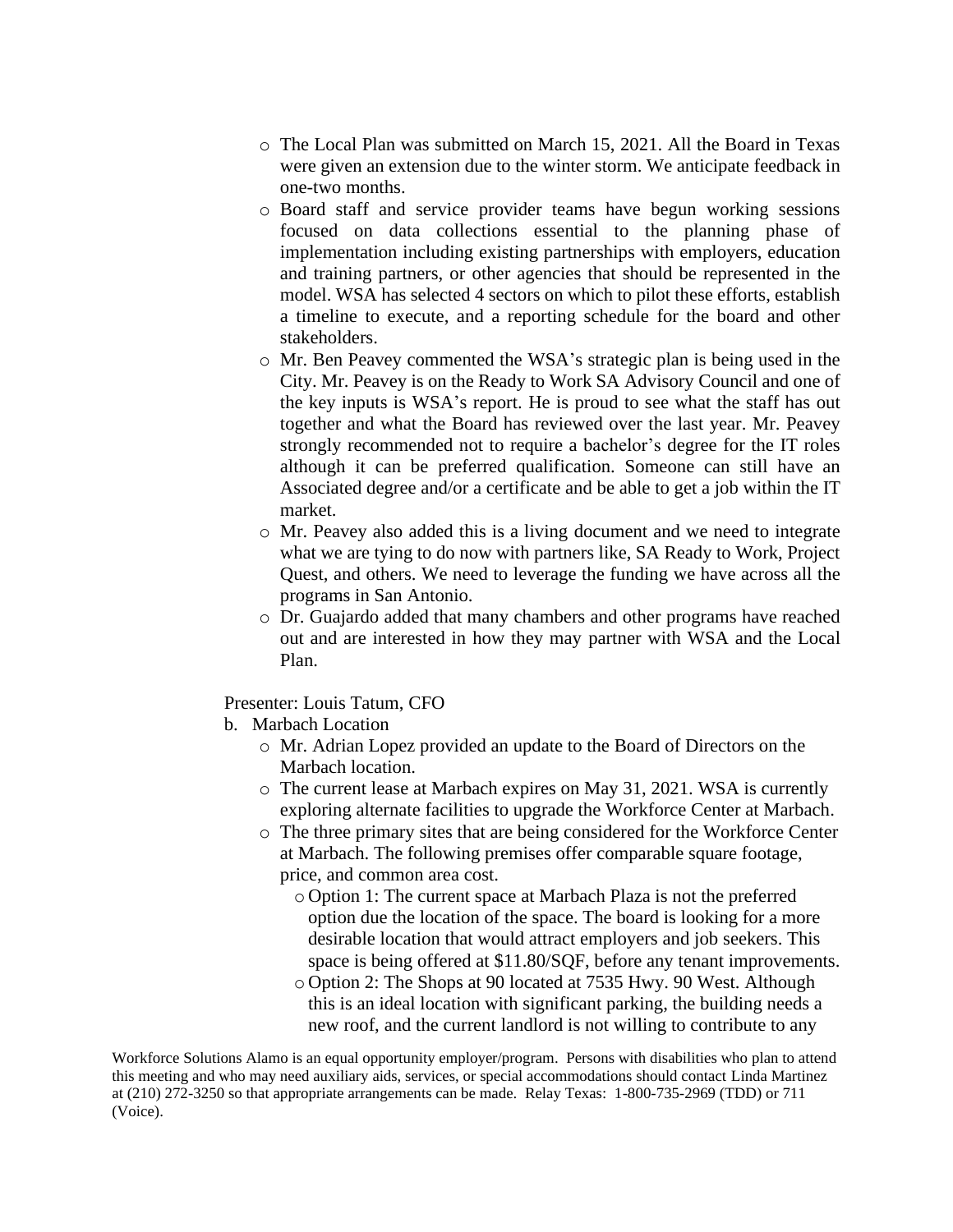tenant improvements. This space is being offered at \$15.00/SQF, before any tenant improvements.

o Option 3: The location at Port San Antonio is currently a warehouse that is located at 628 Davey Crockett. This space can be customized to the needs of the board, where the landlord is will to contribution \$80/SQF in tenant improvements. Parking and a renovation project plan will need to be negotiated. This space is being offered at \$17.00/SQF, before any tenant improvements.

VIII. Oversight (Discussion and Possible Action)

Presenter: Dr. Mark Niederauer. Oversight Committee Chair

- o Dr. Niederauer provided the Board of Directors an overview from the Oversight Committee.
- o TWC is wrapping up the monitoring of the Dislocated Worker grant.
- o Fiscal monitoring of SERCO has begun and will be completed in May 2021.
- o Fiscal monitoring of C2Glogal will being in begin in April and will be completed in June 2021.
- o Fiscal monitoring of City will begin in May and will be completed in July.
- o All centers remain open to the public and are receiving clients both by appointments and virtually.
- o During the pandemic, the contractors have been responsive and flexible while some centers have had to be temporarily closed due to COVID exposure and deep cleaning.
- o Bexar County and COSA projects are moving forward, and we are trying to move above goal in training enrollment but trailing behind on On the Job Training, (OJT).
- o Staff is working with C2 to increase enrollments in the WOIA program. Currently, we are slightly behind schedule but anticipate catching up by 2nd quarter of 2021.
- o Child Care enrollment is trending at 96% children served; the goal is 95% and we anticipate being ahead of target by the end of March 2021.
- o Staff is also working closely with C2 to develop Sector Based Model with business and industries where there will be a focus on specialized recruitment for business.
- o WSA is currently meeting 13 of the 15 performance measures. We are working on improving the placement rate of WOIA Dislocated Worker and Youth post exit of the program.
- a. Briefing Monitoring Timeline
- b. Operational Updates
- c. Performance and Programs Reports
	- o Mr. Mark Milton, COO, also provided additional information to the Board of Directors.
	- o Mr. Milton informed the Board of Directors WSA is working on an amendment for the City and County Programs. The amendment for the City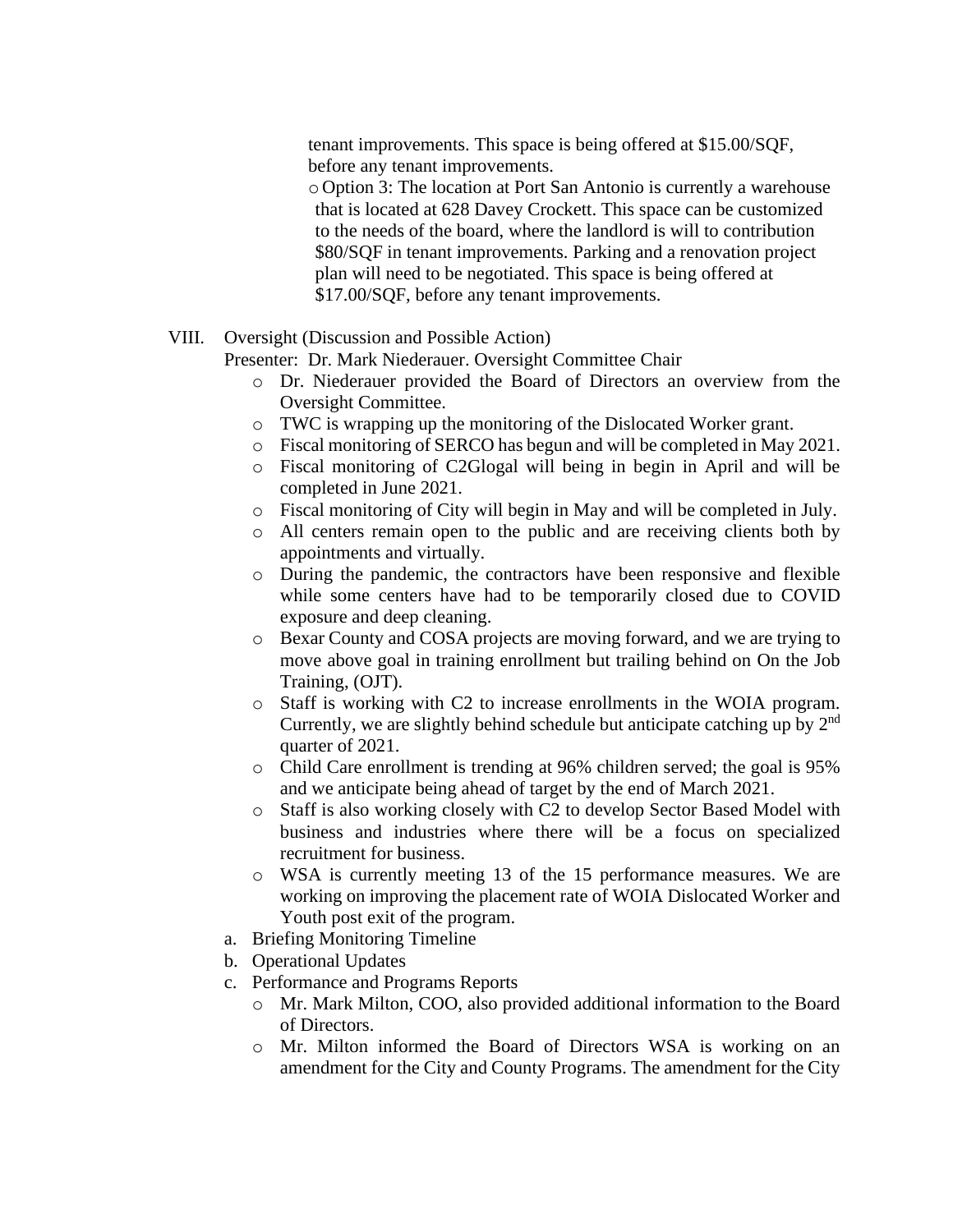program will be extended thru the end of September 2021. Essentially what this will do is revising the number of individuals we are enrolling in longterm training. We are adding long-term and removing some of the shorttern training.

- o One of the key aspects of the City Program is that we have cash on hand ad we are asking the City to continue with the cash advances to ensure our contactors can continue to operate.
- o Regarding the RFPs the City will be putting out for the program that will launch in the fall; there will be four segments of that program. There will be a RFP for Intake and Assessment; a RFP for Case Management; RFP for overall Marketing and then one for Program Evaluation. These have not been released. We anticipate they will be released around the 9<sup>th</sup> of April.
- o Dr. Sammi Morrill asked if the City amendment had been signed or is WSA still in discussion with the City.
- o Mr. Milton stated WSA is still in negotiation on the amendment language and the main aspect is the cash advances. We want to ensure we have access to cash advances in order for C2 to continue to operate.
- o Mr. Lopez explained the importance of the cash advances to avoid a financial negative impact on the contactors.
- o Mr. Peavey agreed with Mr. Lopez's comment and advised he will bring it up to the SA Ready to Work Advisory Council.
- IX. Committee of Six Chair and/or Partner Staff Report Outs / Discussion Items Presenters: Diane Rath, Pooja Tripathi, Alex Lopez

o Diane Rath stated the Committee of Six (Co6) appointed new members. Representing Bexar County- Commissioners Trish DeBerry and Rebeca Clay-Flores

o Councilwoman Dr. Rocha-Garcia, Councilman Robert Trevino and Councilman Perry (alternate) continue to represent COSA.

o Judge Richard Evans is Co6 Chair; Judge Schuchart and Judge Kutchner

o There was considerable discussion on the Local Plan and appreciated the outreach. However, there concern was the lack of hospitality being included. There as a significant discussion on the importance of hospitality in Bexar County, San Antonio, Bandera, and Fredericksburg. They urged that hospitality be incorporated into the Local Plan.

o The Co6 also urged that an implementation timeline developed to provide benchmarks so that everyone would understand how it was being developed and remaining true to the projections.

o The Co6 also asked for the ability to demonstrate the progression in the implementation of the Local Plan.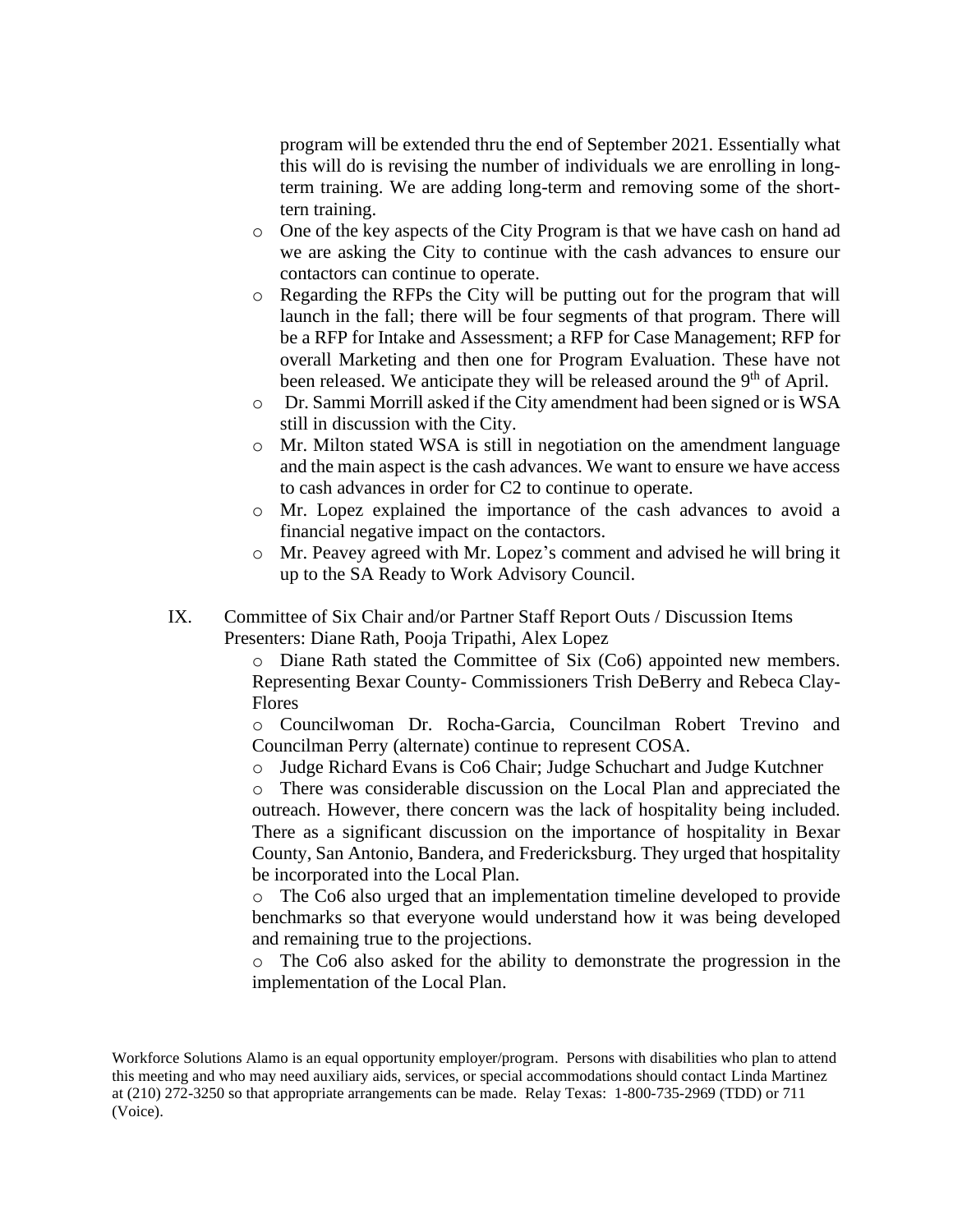o The Co6 also discussed the request for Return on Investment (ROI). A request to be updated on the number of individuals placed in jobs and the number of individuals salaries tied to each of those categories.

o The Co6 interviewed three applicants for the Public Assistance vacancy. All three were very well qualified. Allision Greer Francis was selected to represent Public Assistance.

o The Co6 also discussed the New Board Member Orientation and how many new and current board members do not understand the Co6 and its involvement. Pooja Tripathi shared the orientation materials used for the Committee of Six members with Adrian Lopez, WSA CEO. The Co6 recommended this orientation be incorporate into WSA new board orientation.

### X. CEO Report

Presenter: Adrian Lopez

- a. Unemployment Claims & Responses
	- o Mr. Adrian Lopez, CEO gave an overview to the Board of Directors on the UI claims.
	- o This report is based on 341,120 total unique claimants filing a claim from 02/28/2020 through 01/29/2021.
	- o New claimants during the previous two weeks (excluding most recent week which is incomplete) averaged 5,677.
	- o The week of 01/04 saw a bump to over 7,000.
	- o Month-to-month claims show a decreased of about 11.7% in January. This is a good indication of where the economy is going.
	- o Comal and Guadalupe Counties account for 53.9% of all claimants in the 12 rural counties. These two counties also account for 13.2% and 10.1% of the total rural population ages 15-64, respectively.
	- o WSA is continuing to receive Worker Adjustment and Retraining Notification, (WARN) notices. For example, we received a WARN notice from a company that will be laying off almost 100 individuals in Karnes City. We are developing a plan to be responsive and communicating with the County Judge to keep them updated on what staff will be doing to hopefully minimize the negative impact this may have on individuals losing their jobs.
	- o In addition, this data is used to seek out other funding sources.
- b. Status of Procurement Diversity Policy
	- o Mr. Lopez updated the Board of Directors on the Diversity Policy.
	- o The WSA Board asked the CEO to look at developing a Diversity Program to promote contracting opportunities to Small, Minority, Woman, and Veteran Owned Business Enterprises, (SMWVBE). This will be a first time the WSA Board will consider and potentially approve a policy that promotes this priority.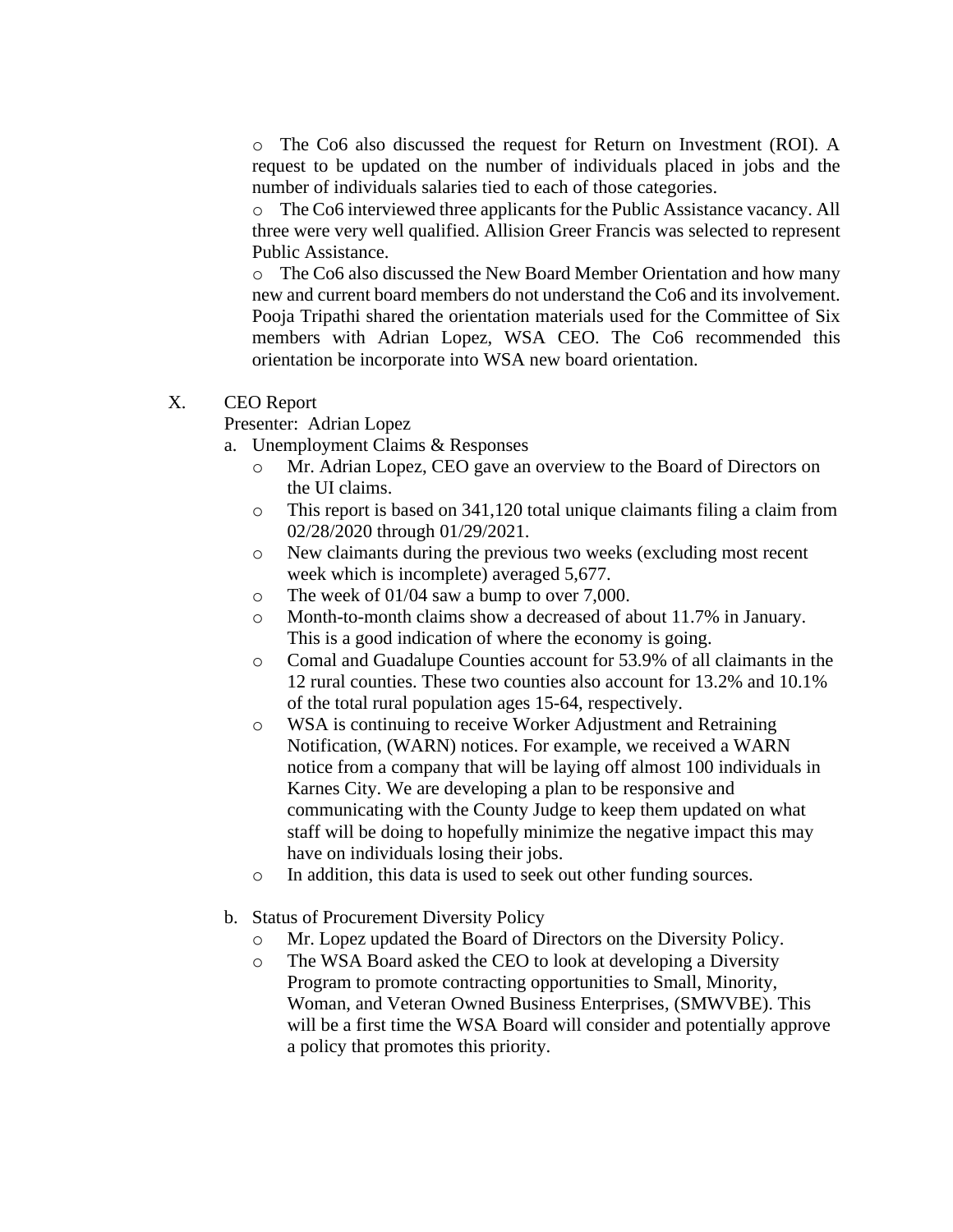- o The goals of the SMWVBE Program would be encourage Small, Minority, Women and/or Veteran Owned Business to participate in the competitive bid processes for all goods and services needed by the WSA. The objective is to increase business opportunities and to stimulate economic growth while considering diversity. The SMWVBE Program assures that qualified, certified SMWVBE vendors are considered and utilized in the procurement of all goods and services.
- o WSA also needs to consider what the State/TWC's policies are in relation to Historically Underutilized Business, (HUB) and how companies are certified.
- o Latifah Jackson, was hired as the Procurement and Contract Director and will complete and implement this policy.
- o We anticipate bringing the completed policy back to the Committees and the full Board for approval in May/June.
- o Ms. Jamie Allen recommended reaching out to Renee Watson with Bexar County and ask what WSA needs to provide in order for them to survey the vendors.
- c. PEO Implementation- April 1, 2021
	- o KAS Consulting, was hired last June and provided several recommendations that were brought to the Board.
	- o The Board of Directors recommended that we contract a Professional Employer Organization (PEO) to handle our Payroll and HR.
	- o SWBC-PEO was selected. We were to transition on April 1, however, the system that they use was hacked and was compromised. Our go-live date has been pushed up a few weeks.
	- o All Staff meeting will be held and SWBC representative will be available to answer any questions.
	- o Mr. Peavey asked if WSA had any concern about the SWBC-PEO being hacked. Did WSA conduct a deep dive on how this happened and how it impacted other customers.
	- o Mr. Lopez replied other customers were affected for at least four business days. Information and data were compromised to the extent that operations were slower or halted. They have restored everything, and we are waiting as a reassurance measure.
	- o Mr. Frank Burney, Legal Counsel, added WSA has received a full report from internal and external experts to evaluate the potential breach.
	- o Mr. Peavey also recommended to request from SWBC their cyber security and client data protection plans and what they are doing differently because four days of outage is not acceptable.
	- o Ms. Jamie Allen also stated that her company is a customer of SWBC-PEO and they had no interruption of services. Employees were not able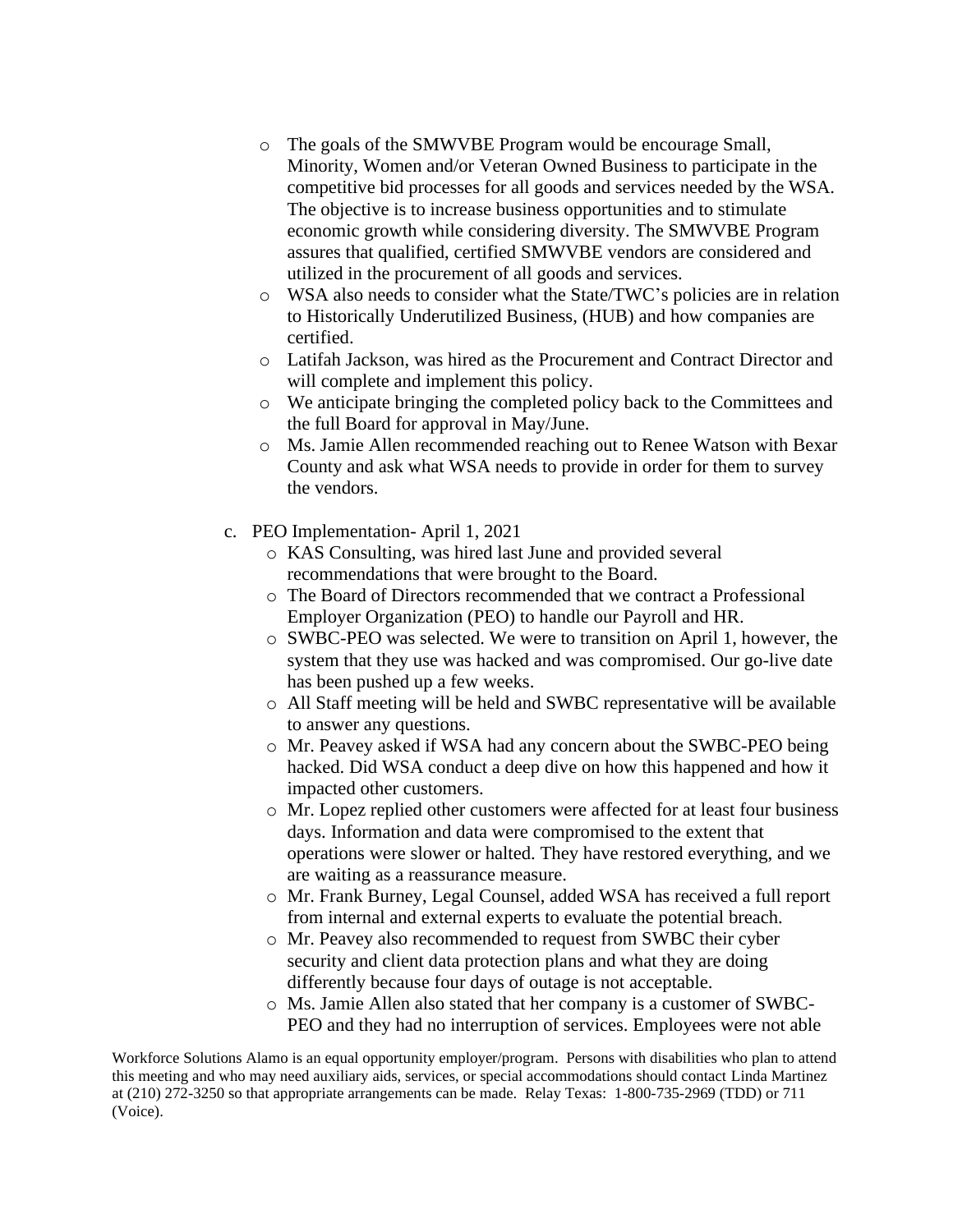to access the portal to check on vacation, etc. No employee data was compromised in any way. They were immediately notified and had continued communications and updates.

- o Ms. Dawn Dixon also echoed the lack of interruptions due to the cyber attack on SWBC-PEO. They had excellent communication and were very transparent.
- o Mr. Tony Magaro, asked if WSA employees' data was compromised and if they have been notified.
- o Mr. Adrian Lopez, explained, WSA has not transitioned to the PEO as of yet and our employees have not been affected.
- d. Procurement Director to start March 22, 2021.

o Latifah Jackson

- e. Marketing & Media Update- Cristina Bazaldua
	- o Mr. Lopez complemented Ms. Bazaldua on a great job she has been doing on the outreach and marketing.
	- o Ms. Bazaldua encouraged all Board members to follow WSA on their social media platforms and ask their family & friends to do the same. This was WSA can increase its audience and reach more people.
	- o Ms. Bazaldua provided the Board of Directors her 30, 60, 90, 120-day plan and reported on social media engagements and public events (ribbon cutting for Houston Street office on 3/31/21).
	- oShe also encouraged Board Members to like/share events on their individual Facebook, Instagram, Twitter pages.
	- oChairwoman Cantu stated her company participated in the job fair and it was a tremendous event. Kudos to Cristina, Board Staff, and Contractors. This was an amazing example of excellent effort in working with partners getting that information out there. Using resources, marketing it well and bringing together many employers and job seekers.
	- o Ms. Betty Munoz added her company also participated in the virtual job fair. She added that the hospitality industry is struggling. Ms. Munoz specifically thanked Cristina and John Hershey's team for their assistance.

## XI. Chair Report (Discussion and Possible Action)

Presenter: Chair Leslie Cantu

- a. Update County & City of San Antonio Workforce Programs
	- o Chairwoman Cantu welcomed two new Board members, Ms. Allision Greer Francis, Public Assistance and Mr. Tony Magaro, Private Sector
	- o Chairwoman Cantu also congratulated Mr. Ben Peavey on being selected to be on the SA Ready to Work Advisory Council.
	- o Chairwoman Cantu provided a summary of the County and COSA Programs to the Board of Directors.
	- o County Program funding has been maxed out and we have had success in enrolling individuals into training programs. We are on target with the COSA Program. We are expecting to receive a slight increase in funding.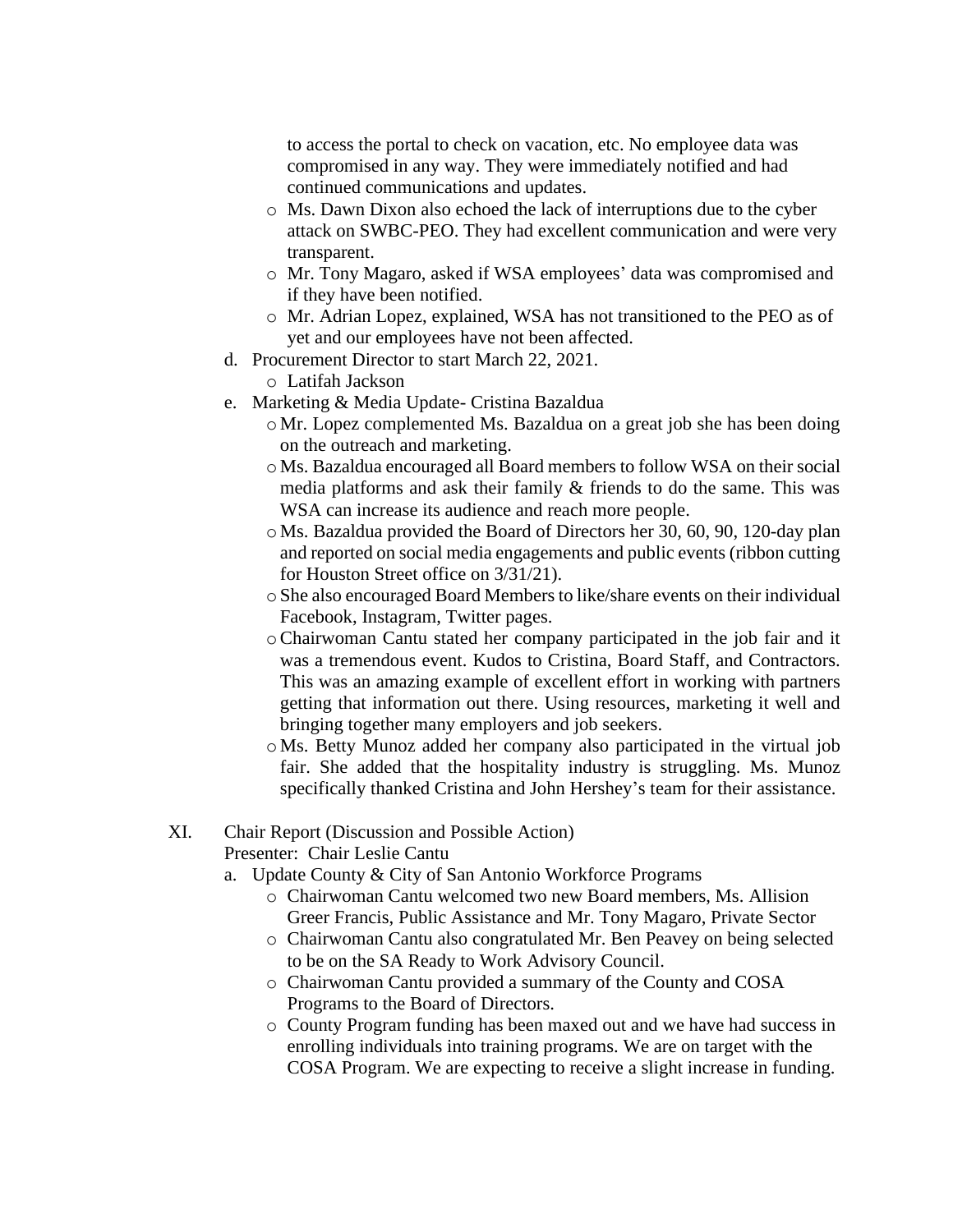- o Chairwoman Cantu also thanks Board Members, Board Staff, Contractors and Partners for working together to reach a common goal and provide much needed assistance to our communities during the pandemic.
- o Chairwoman Cantu commented on the Local Plan and is excited on the Sector Based Model and encouraged the Board Members to reach out to see how they can participate.
- o Chairwoman Cantu challenged Board Members to become involved in the Summer Earn and Learn Program, (SEAL). This is a statewide initiative that works with students/individuals with disabilities to provide them with work experience or some transferrable skill and/or learning opportunities during summer. We are looking to place 400 individuals between June & August.
- o Mr. Doug Watson asked what contractor would be administering the SEAL program this year?
- o Mr. Adrian Lopez replied C2 Global would be administering the contract. An email will be sent out to the full Board in reference to the program.
- XII. Next Meeting: Board of Directors Meeting June 11, 2021
- XIII. **Executive Session: Pursuant to Chapter 551 of the Texas Open Meetings Act, the Board may recess into Executive Session for discussion on any issue for which there is an exception to the Act as set out in section 551.071 et. seq. including, but not limited to, the following:** 
	- **a. Government Code §551.072 – Discussions Regarding Purchase, Exchange, Lease, or Value of Real Property if Deliberation in an Open Meeting Would Have a Detrimental Effect on the Position of Workforce Solutions Alamo in Negotiations with a Third Party;**
	- **b. Government Code §551.071 - All Matters Where Workforce Solutions Alamo Seeks the Advice of its Attorney as Privileged Communications under the Texas Disciplinary Rules of Professional Conduct of the State Bar of Texas:**
	- **c. Pending or Contemplated Litigation; and**
	- **d. Government Code §551.074- Personnel Matters involving Senior Executive Staff and Employees of Workforce Solutions Alamo and**
	- **e. Government Code Section 551.089—Discussions regarding Security Devices for Audits.**

## **The Board adjourned into Executive Session at 11:25 am and returned to Open Session at 11:30 am. No action was taken.**

XIV. Adjournment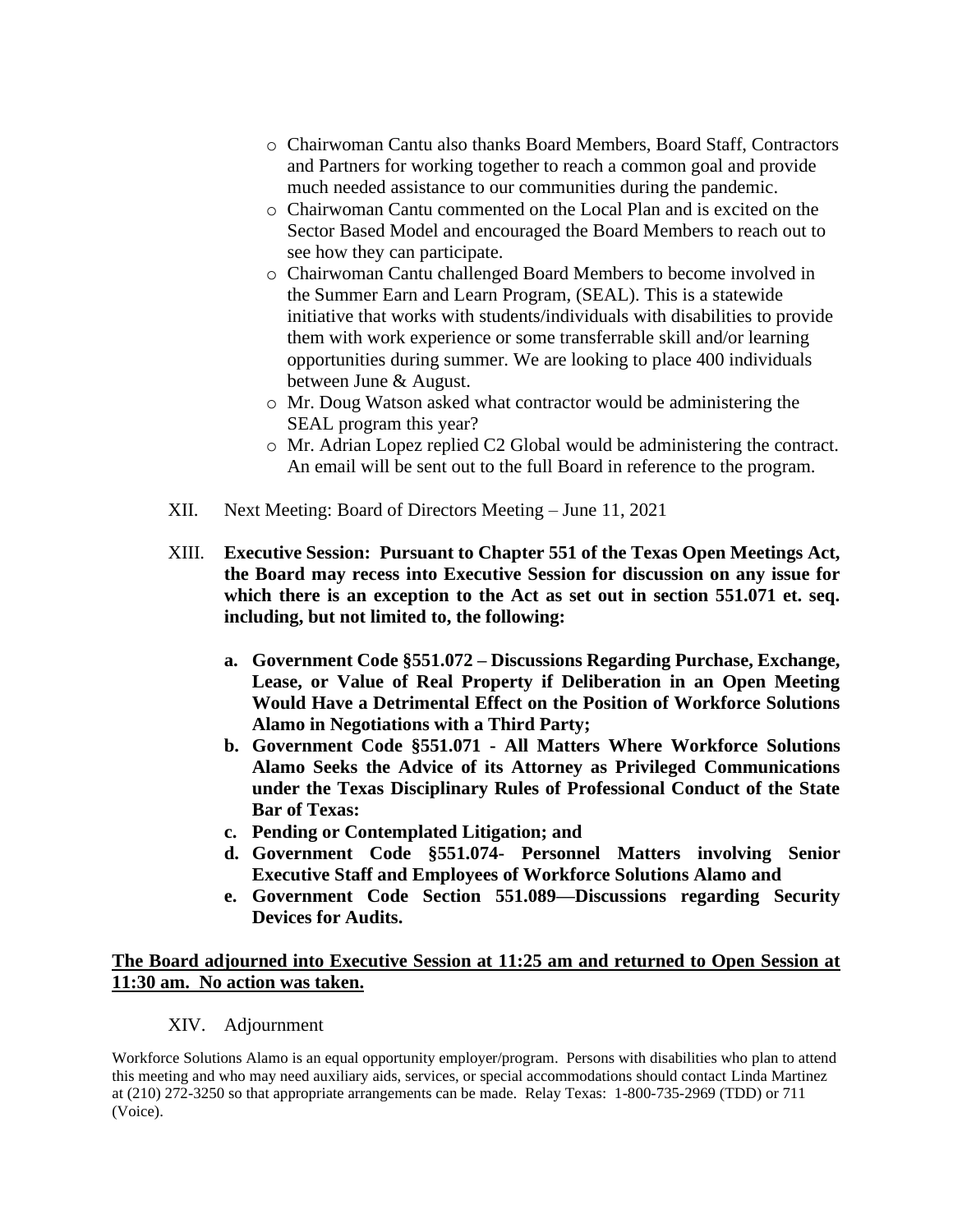Presenter: Chair Leslie Cantu

# **There being no further business, a motion was made by Director Tony Magaro and second by Director Doug Watson that the meeting adjourn. The motion carried unanimously. The meeting adjourned at 11:31 a.m.**

N:\CORP\FBB\WSA\AGENDA\Board\Board Mtg Agenda template 2020.docx